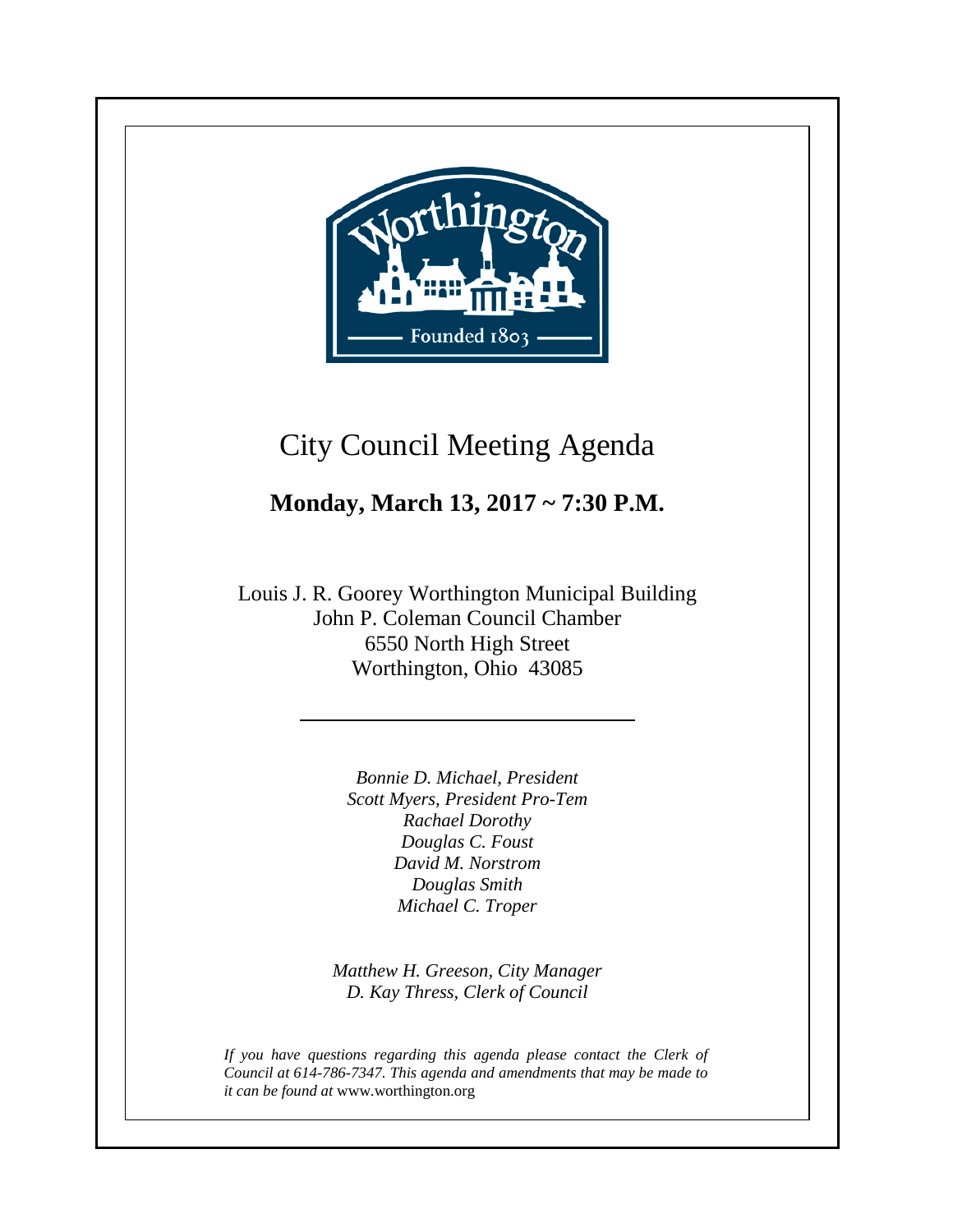#### **CALL TO ORDER**

Roll Call

Pledge of Allegiance

#### **SPECIAL PRESENTATION**

1) Ohio Parks and Recreation Association Award – Storytime in the Park

#### **NEW LEGISLATION TO BE INTRODUCED**

**2) Resolution No. 06-2017**

Amending Resolution No. 58-2016 to Adjust Pay Range 8T, Step B for the Student Intern Position.

#### **REPORTS OF CITY OFFICIALS**

#### Information Item(s)

- 3) Financial Report
- 4) Update on Sanitary Sewer Program

#### **REPORTS OF COUNCIL MEMBERS**

#### **OTHER**

#### **EXECUTIVE SESSION**

#### **ADJOURNMENT**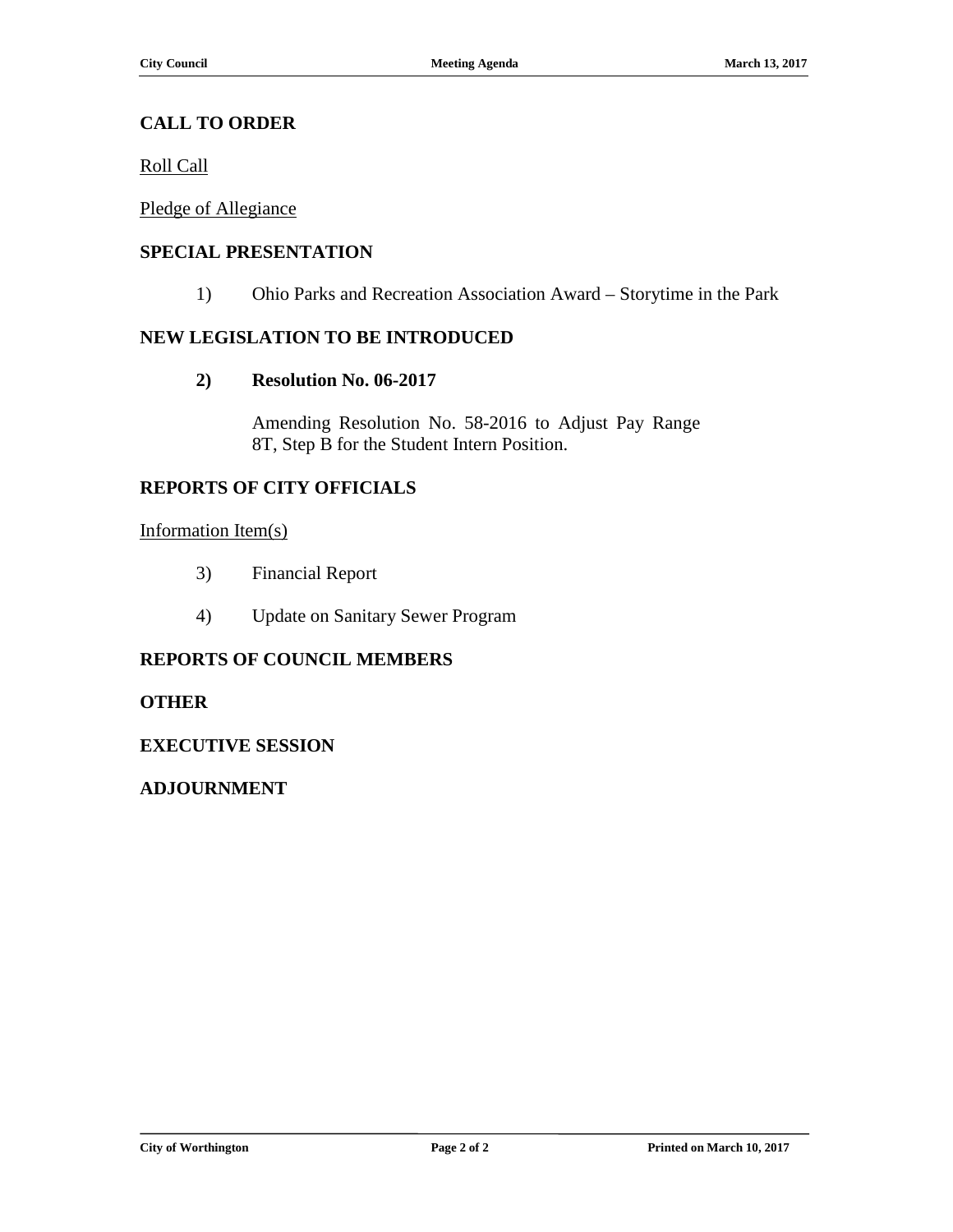

# **Office of the City Manager City Manager Report to City Council for the Meeting of Monday, March 13, 2017**

### **SPECIAL PRESENTATION**

#### **1) OPRA Award – Storytime in the Park**

The Parks and Recreation Department received an award for their Storytime in the Park program at the annual Ohio Parks and Recreation Association (OPRA) Conference in February. This year, there were 131 programs and projects submitted across the state. Eighteen agencies received awards with nine first place winners from the various categories. Worthington received a first place award in the programs category and was selected as one of three finalists for the prestigious Governor's Award, given to the best overall program or project. Storytime in the Park was held over the summer in 2016 in partnership with Worthington Libraries to celebrate National Parks and Recreation Month and the Summer Reading Program. Throughout the month of July, celebrity readers engaged families with stories themed around safety, nature, sports and food/nutrition. By hosting the program in a different park each week, families were encouraged to explore parks and playgrounds throughout Worthington and participate in both active and passive recreation opportunities. Parks and Recreation and Worthington Library staff will be on hand at Monday's meeting to share the award and the video that was created about the program as a part of the award celebration.

## **NEW LEGISLATION TO BE INTRODUCED**

#### **2) Resolution No. 06-2017 – Amend Classified Pay Resolution – Summer Intern**

The City has budgeted for a summer internship to hire a graduate student to assist the City Manager's Office with program and policy development as well as expanding the City's communication efforts. This Resolution modifies the Classified Pay Resolution to set the salary range for the intern. Step A would remain unchanged at \$10 and Step B would be set at \$15. We did a market evaluation for graduate level interns which indicated the \$15 per hour rate is consistent with the current pay scale for graduate level internships.

#### **Recommendation: Introduction and Approval as Presented**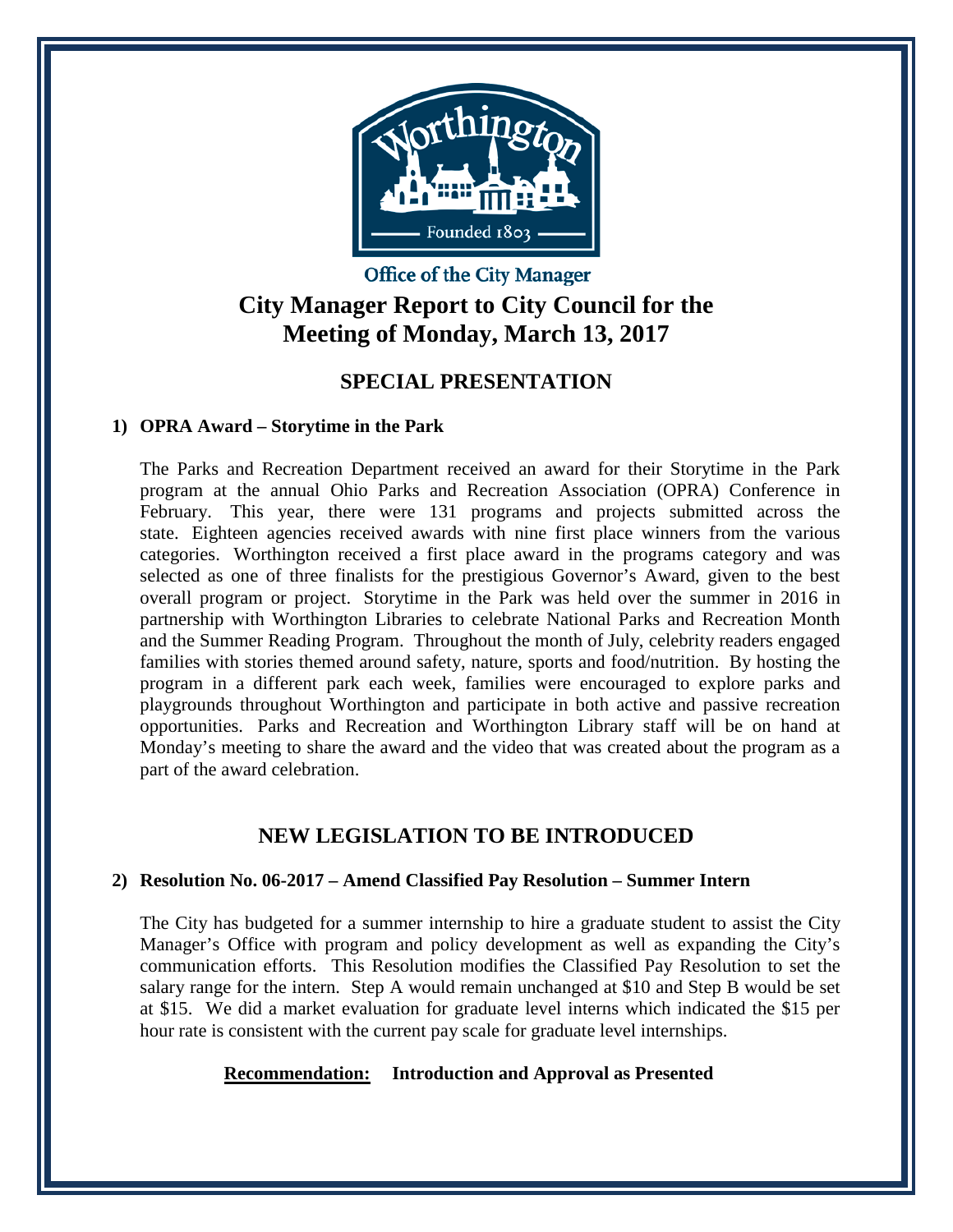### **REPORTS OF CITY OFFICIALS**

Information Item(s)

#### **3) Financial Report**

The Finance Director will present the Financial Report for the month of February, which is attached.

#### **4) Update on Sanitary Sewer Program**

The Director of Service & Engineering and Service Maintenance Superintendent will provide an overview of the City's sanitary sewer program, including current projects, annual maintenance and the status of the City's commitment under the Consent Order with the Ohio Environmental Protection Agency.

### **EXECUTIVE SESSION**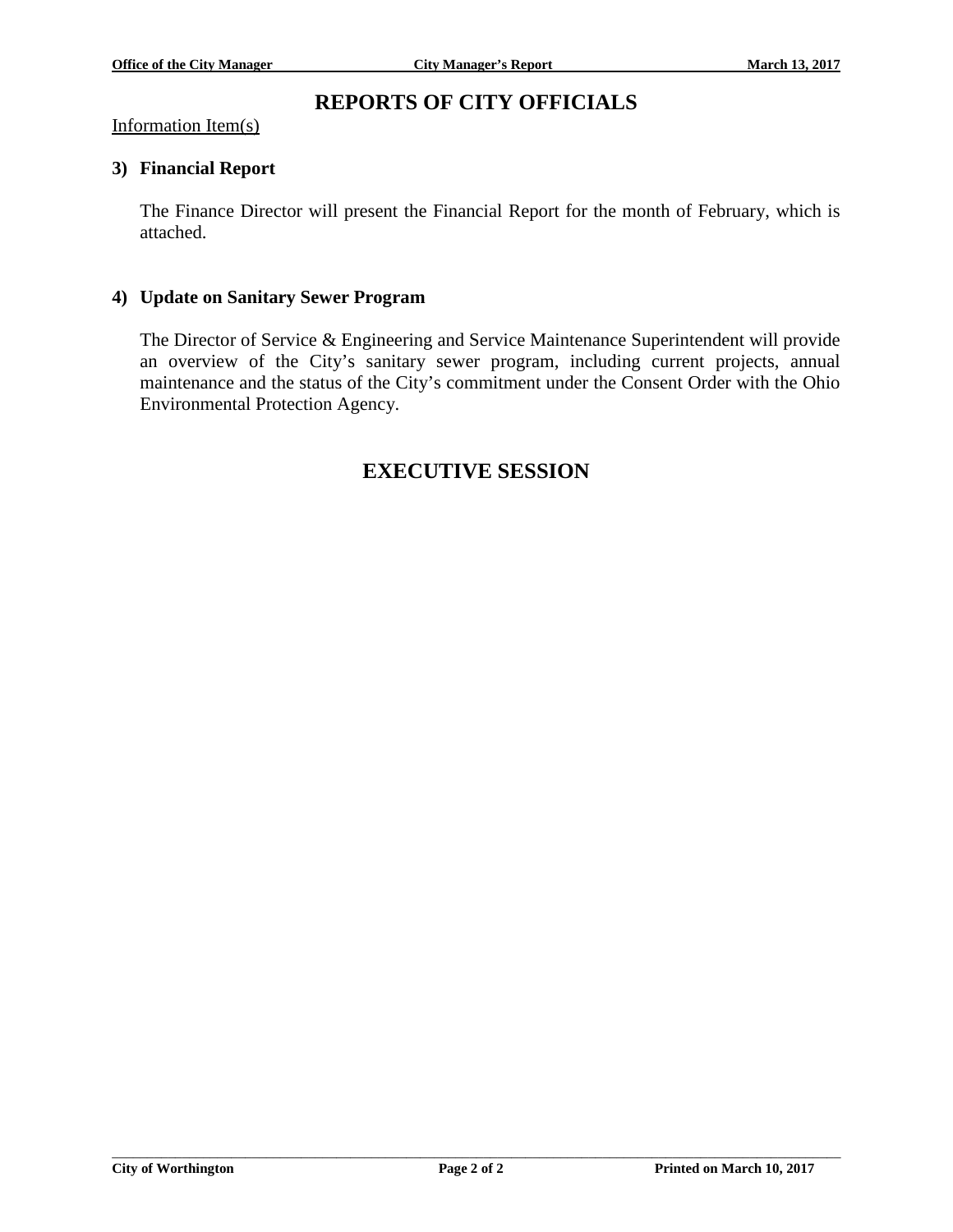#### RESOLUTION NO. 06-2017

Amending Resolution No. 58-2016 to Adjust Pay Range 8T, Step B for the Student Intern Position.

WHEREAS, Resolution No. 58-2016 establishes compensation for classified positions in the City; and,

WHEREAS, City Council wishes to amend Resolution No. 58-2016 to adjust the rate of compensation of Range 8T, Step B for the Student Intern Position;

NOW THEREFORE, BE IT RESOLVED by the Council of the Municipality of Worthington, County of Franklin, State of Ohio:

SECTION 1. That Resolution No. 58-2016 establishing compensation for classified positions in the City be and the same is hereby amended to adjust Pay Range 8T, Step B for the Student Intern Position.

SECTION 2. That the hourly rate of compensation for Pay Range 8T shall be:

| Range | Period | Step A | Step B |       |  |  |
|-------|--------|--------|--------|-------|--|--|
| 8T    | Hourly | 10.00  |        | 15.00 |  |  |

SECTION 3. That the Clerk of Council be and hereby is instructed to record this Resolution in the appropriate record book.

Adopted:\_\_\_\_\_\_\_\_\_\_\_\_\_\_\_\_\_\_\_

\_\_\_\_\_\_\_\_\_\_\_\_\_\_\_\_\_\_\_\_\_\_\_\_\_\_

\_\_\_\_\_\_\_\_\_\_\_\_\_\_\_\_\_\_\_\_\_\_\_\_\_\_\_\_\_\_\_\_\_\_\_\_ President of Council

Attest:

Clerk of Council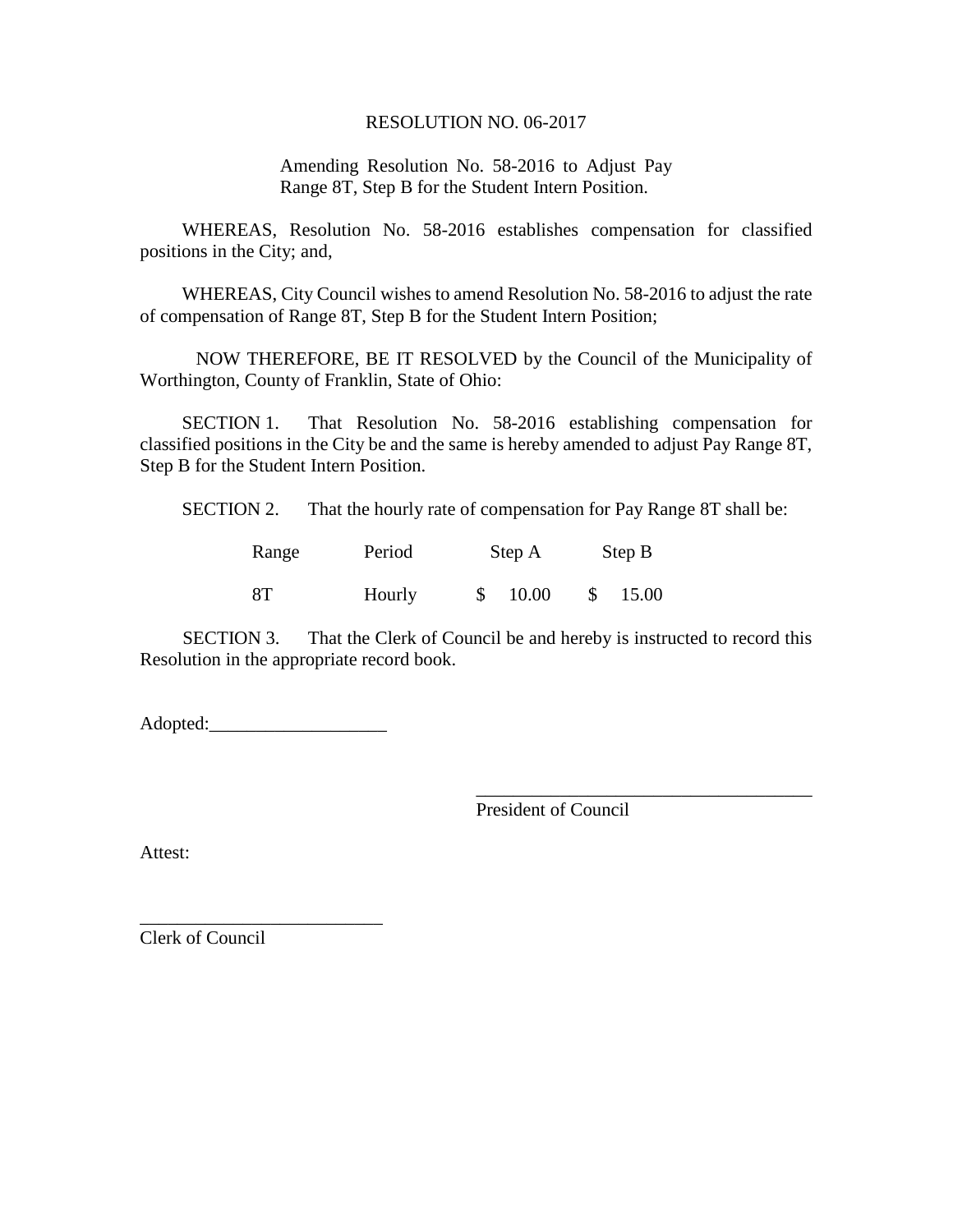# Department of Finance

# February 2017 Monthly Report

# Quick Facts



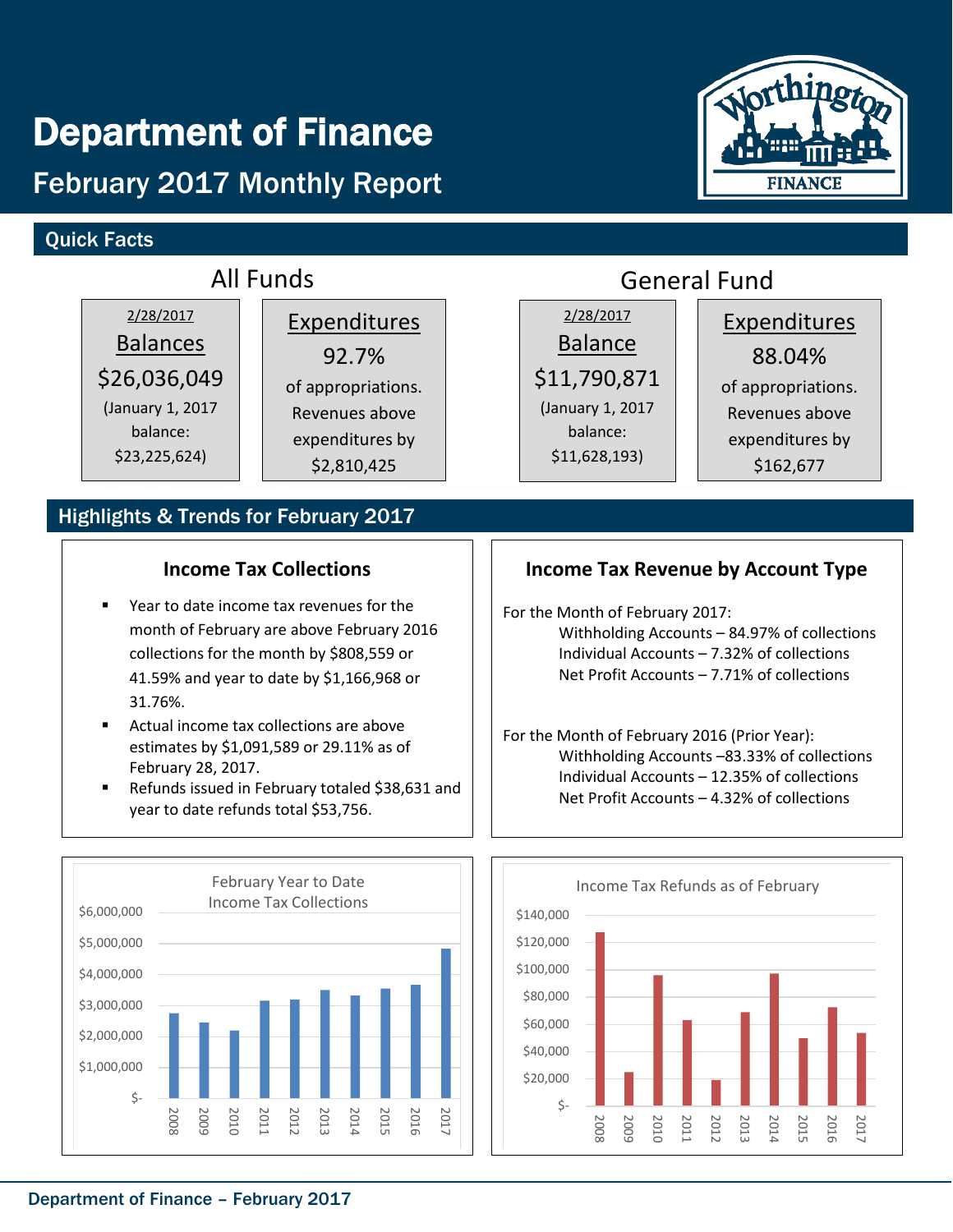

## Highlights & Trends for February (continued)



## Notable Initiatives & Activities

- Year to date fund balances for all funds increased from \$23,225,624 on January 1, 2017 to \$26,036,049 as of February 28, 2017, with year to date revenues exceeding expenditures for all funds by \$2,810,425.
- Fund balances for all funds increased from \$25,164,261 as of February 1, 2017 to \$26,036,049 as of February 28, 2017, with revenues exceeding expenditures by \$871,788.
- Year to date revenues for all funds are above 2016 revenues by \$1,106,093 (excluding bond proceeds) and above estimates by \$254,490 or 4.46%. Total revenues include \$3,960,000 in bond issuance proceeds received in January 2017.
- Expenditures for all funds tracked at 92.7% of anticipated expenditure levels for the month of February.
- The General Fund balance increased from \$11,628,193 as of January 1, 2017 to \$11,790,871 as of February 28, 2017, with revenues exceeding expenditures by \$162,677.
- For the month of February, the General Fund balance increased from \$11,146,749 on February 1, 2017 to \$11,790,871 as of February 28, 2017, with revenues exceeding expenditures by \$644,122.
- General Fund revenues are above 2016 revenues by \$915,427 and above estimates by \$931,556 or 25.71%.
- General Fund Expenditures tracked at 88.04% of anticipated expenditure levels for the month of February 2017.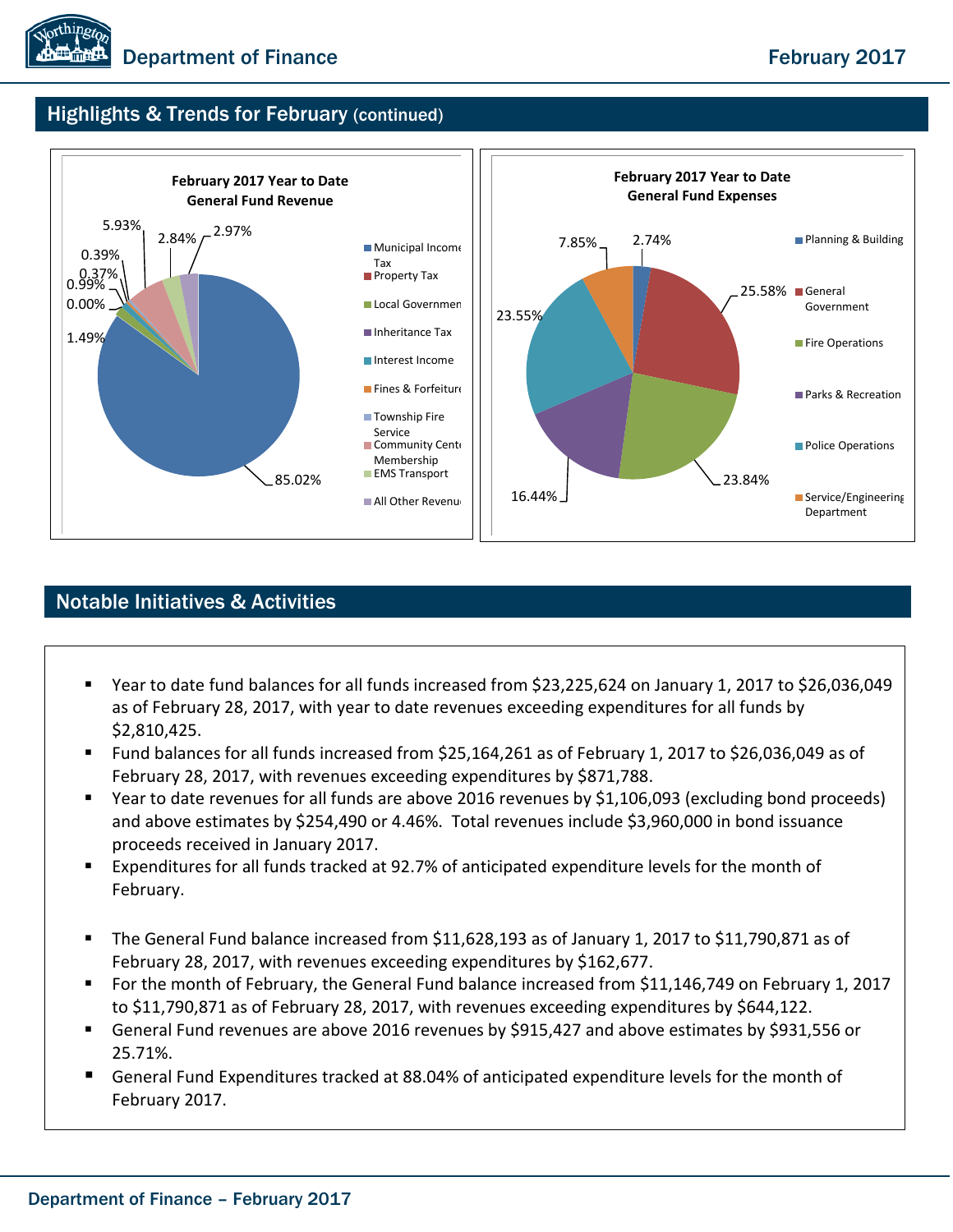

# Financial Tracking





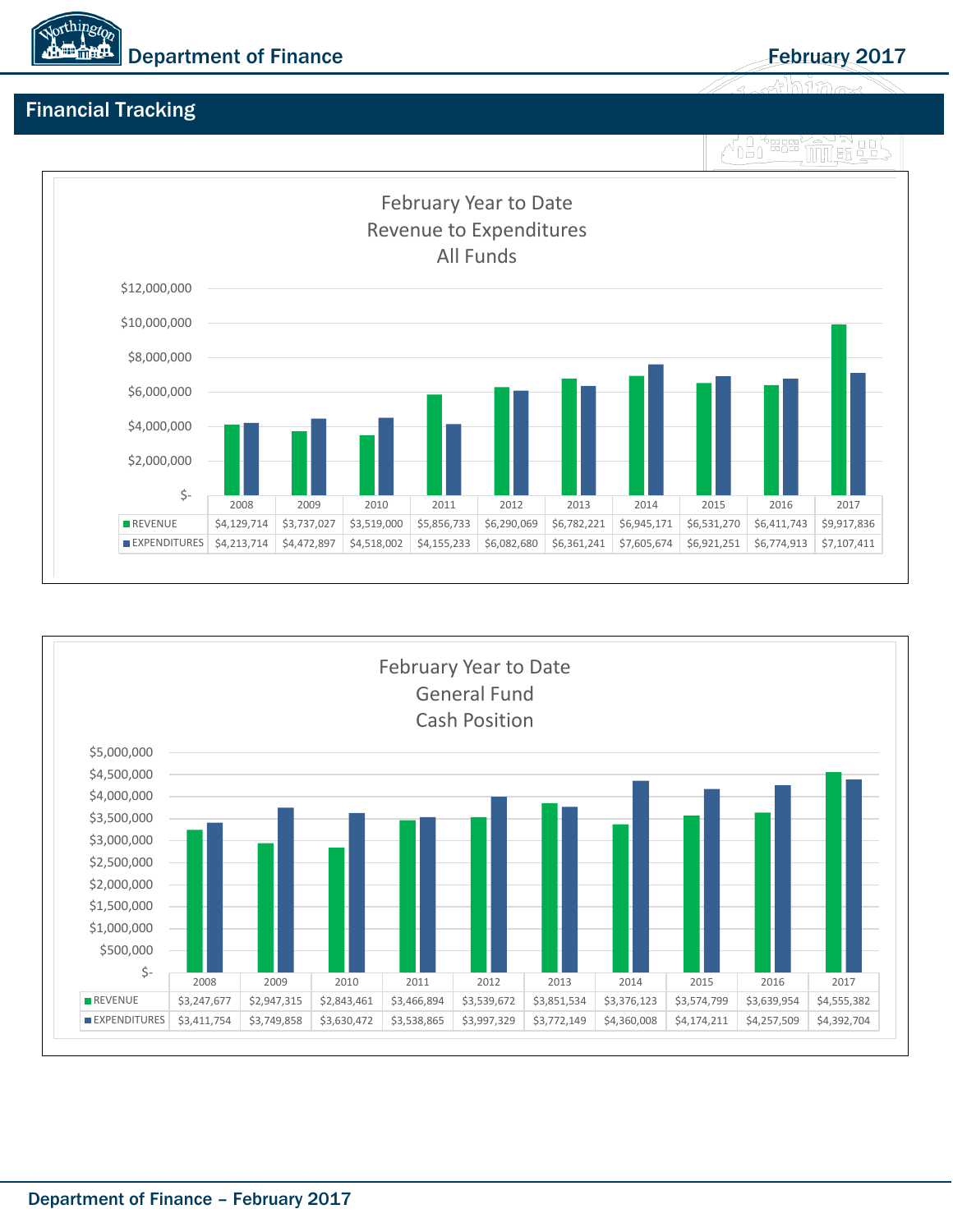| <b>Northington</b><br><b>Christian Department of Finance</b> |
|--------------------------------------------------------------|
|                                                              |
|                                                              |

February 2017

|                                                                                                                                                                                                                                                                     | February 2017<br><b>Cash Reconciliation</b>                                                            |                 |           | FINANCE         |
|---------------------------------------------------------------------------------------------------------------------------------------------------------------------------------------------------------------------------------------------------------------------|--------------------------------------------------------------------------------------------------------|-----------------|-----------|-----------------|
| <b>Total Fund Balances:</b>                                                                                                                                                                                                                                         |                                                                                                        |                 |           | \$26,036,048.88 |
| <b>Depository Balances:</b>                                                                                                                                                                                                                                         |                                                                                                        |                 |           |                 |
| <b>General Account:</b><br><b>EMS Lock Box:</b><br><b>Total Bank Balances:</b>                                                                                                                                                                                      | \$6,839,452.33<br>1,972,430.86                                                                         | \$8,811,883.19  |           |                 |
| <b>Investment Accounts:</b><br><b>Certificates of Deposits:</b><br>Certificates of Deposits (EMS)<br>Star Ohio/Star Plus<br>Fifth Third MMKT/CDs<br><b>Bicentennial Fund CD</b><br>J.K. Memorial Library CD<br>CF Bank MMKT/CD<br><b>Total Investment Accounts:</b> | \$6,159,780,78<br>2,100,000.00<br>1,228,411.30<br>7,379,422.34<br>69,988.00<br>12,219.32<br>272,813.95 | \$17,222,635.69 |           |                 |
| Petty Cash/Change Fund:                                                                                                                                                                                                                                             |                                                                                                        |                 | 1,530.00  |                 |
| Total Treasury Balance as of February 28, 2017                                                                                                                                                                                                                      |                                                                                                        |                 |           | \$26,036,048.88 |
| Total Interest Earnings as of February 28, 2017                                                                                                                                                                                                                     |                                                                                                        | \$              | 45,300.54 |                 |
| <b>Average Interest Earnings</b>                                                                                                                                                                                                                                    |                                                                                                        |                 | .79%      |                 |

#### **Debt Statement**

| <b>Issuance</b> | <b>Purpose</b>                      | <b>Maturity</b> | <u>Rate</u> | <b>Principal Balance</b> |  |  |
|-----------------|-------------------------------------|-----------------|-------------|--------------------------|--|--|
| 2015            | 2015 Refunding Bonds                | December 2021   | 1.62%       | \$3,780,000.00           |  |  |
| 2017            | 2017 Various Purpose Bonds          | December 2032   | 2.21%       | \$3,960,000.00           |  |  |
| 2008            | OPWC 0% Loan - ADA Ramps            | December 2028   | 0%          | 89,815.69                |  |  |
| 2015            | OPWC 0% Loan - Kenyonbrook          | December 2045   | 0%          | 582,175.16               |  |  |
|                 |                                     |                 |             |                          |  |  |
|                 | <b>Total Principal Debt Balance</b> |                 |             | \$8,411,990.85           |  |  |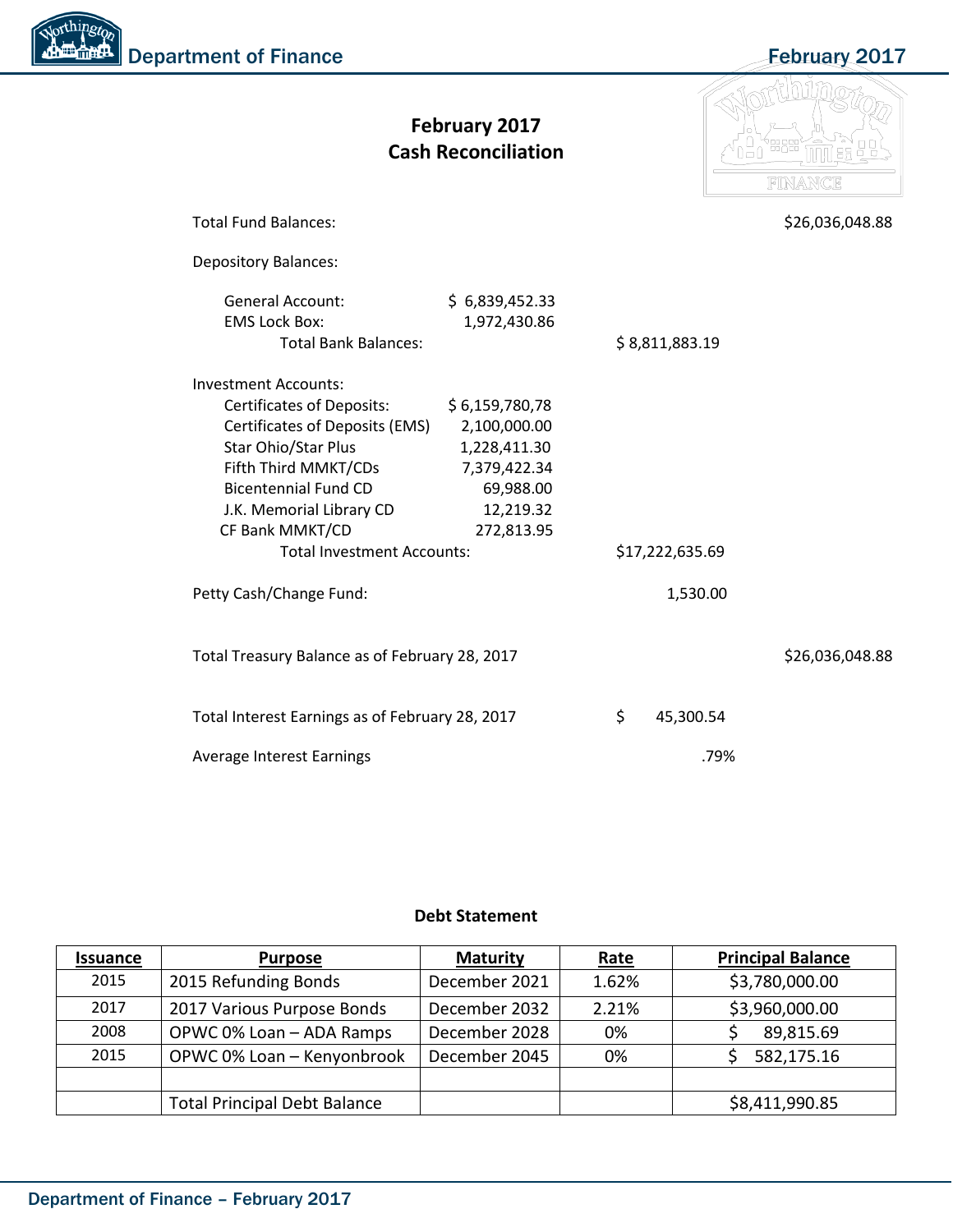# **February 2017 Year to Date Fund Report**



| Fund | <b>Description</b>                  | 1/1/2017        | <b>Year to Date</b> | <b>Month to Date</b> | 2/28/2017       |  |  |
|------|-------------------------------------|-----------------|---------------------|----------------------|-----------------|--|--|
|      |                                     | <b>Balance</b>  | <b>Receipts</b>     | <b>Expenditures</b>  | <b>Balance</b>  |  |  |
| 101  | <b>General Fund</b>                 | \$11,628,193.32 | \$4,555,381.52      | \$4,392,704.25       | \$11,790,870.59 |  |  |
| 202  | Street Maint. & Repair Fund         | 10,387.29       | 208,203.06          | 131,467.33           | 87,123.02       |  |  |
| 203  | State Highway Fund                  | 13,097.82       | 8,773.23            | 18,389.30            | 3,481.75        |  |  |
| 204  | <b>Water Fund</b>                   | 102,962.81      | 10,231.48           | 9,443.94             | 103,750.35      |  |  |
| 205  | Sewer Fund                          | 95,484.24       | 9,167.67            | 17,022.49            | 87,629.42       |  |  |
| 212  | <b>Police Pension Fund</b>          | 426,257.67      | 0                   | 130,055.62           | 296,202.05      |  |  |
| 214  | Law Enforcement Trust Fund          | 57,707.10       | 709.34              | 527.17               | 57,889.27       |  |  |
| 215  | Municipal Motor Vehicle Tax         | 196,426.59      | 20,968.26           | 0                    | 217,394.85      |  |  |
| 216  | Enforcement/Education Fund          | 47,872.48       | 100.00              | 0                    | 47,972.48       |  |  |
| 217  | <b>Community Technology Fund</b>    | 80,000.00       | 0                   | 0                    | 80,000.00       |  |  |
| 218  | Court Clerk Computer Fund           | 228,450.54      | 1,224.00            | 89.78                | 229,584.76      |  |  |
| 219  | <b>Economic Development Fund</b>    | 602,171.72      | 3,735.13            | 48,457.66            | 557,449.19      |  |  |
| 220  | <b>FEMA Grant Fund</b>              | 8,934.79        | $\Omega$            | 0                    | 8,934.79        |  |  |
| 221  | Law Enforcement CED Fund            | 0               | 7,480.00            | 0                    | 7,480.00        |  |  |
| 224  | Parks & Rec Revolving Fund          | 289,595.52      | 160,806.46          | 103,273.32           | 347,128.66      |  |  |
| 229  | <b>Special Parks Fund</b>           | 22,746.26       | 2,318.50            | 0                    | 25,064.76       |  |  |
| 253  | 2003 Bicentennial Fund              | 71,022.84       | 0                   | 0                    | 71,022.84       |  |  |
| 306  | <b>Trunk Sewer Fund</b>             | 375,148.78      | $\mathbf 0$         | 0                    | 375,148.78      |  |  |
| 308  | Capital Improvements Fund           | 7,139,920.77    | 3,368,234.07        | 673,379.31           | 9,834,775.53    |  |  |
| 313  | <b>County Permissive Tax Fund</b>   | $\Omega$        | $\Omega$            | 0                    | $\Omega$        |  |  |
| 409  | <b>General Bond Retirement Fund</b> | 1,348,041.39    | 1,560.000.00        | 1,582,082.64         | 1,325,958.75    |  |  |
| 410  | Special Assessment Bond Ret.        | 278,447.93      | 0                   | 0                    | 278,447.93      |  |  |
| 825  | <b>Accrued Acreage Benefit Fund</b> | 58,800.93       | $\Omega$            | 0                    | 58,800.93       |  |  |
| 830  | O.B.B.S. Fund                       | 2,103.12        | 503.25              | 517.79               | 2,088.58        |  |  |
| 838  | Petty Cash Fund                     | 1,530.00        | 0                   | 0                    | 1,530.00        |  |  |
| 910  | Worth. Station TIF Fund             | 40.40           | 0                   | 0                    | 40.40           |  |  |
| 920  | Worth. Place TIF (The Heights)      | 140,279.20      | 0                   | 0                    | 140,279.20      |  |  |
|      |                                     |                 |                     |                      |                 |  |  |
|      | <b>Total All Funds</b>              | \$23,225,623.51 | \$9,917,835.97      | \$7,107,410.60       | \$26,036,048.88 |  |  |